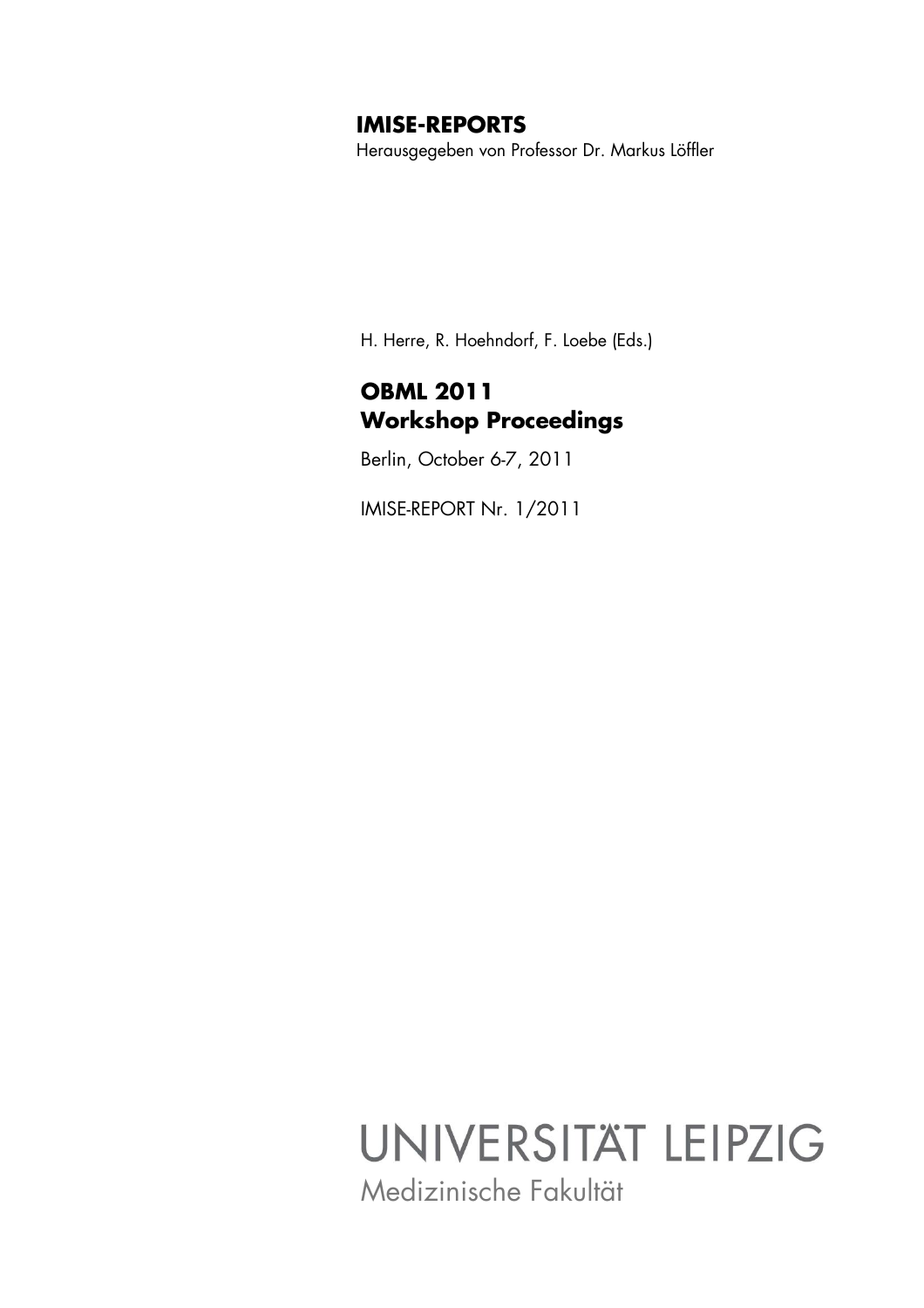## **Impressum**

Herausgeber: Universität Leipzig Medizinische Fakultät Institut für Medizinische Informatik, Statistik und Epidemiologie (IMISE) Härtelstraße 16-18, 04107 Leipzig

Prof. Dr. Markus Löffler

Editoren: Heinrich Herre, Robert Hoehndorf, Frank Loebe Redakteur: Frank Loebe

Kontakt: Telefon: (0341) 97-16100, Fax: (0341) 97-16109 Internet: http://www.imise.uni-leipzig.de

Redaktionsschluss: 25. September 2011

Druck: Inhalt: Universitätsklinikum Leipzig AöR, Bereich 2 - Abteilung Zentrale Vervielfältigung/Formularwesen Einband: Buch- und Offsetdruckerei Herbert Kirsten

 IMISE 2011 (Report als Sammelband). Das Copyright der Einzelartikel verbleibt bei den Autoren. Alle Rechte vorbehalten. Nachdruck nur mit ausdrücklicher Genehmigung des Herausgebers bzw. der jeweiligen Autoren und mit Quellenangabe gestattet.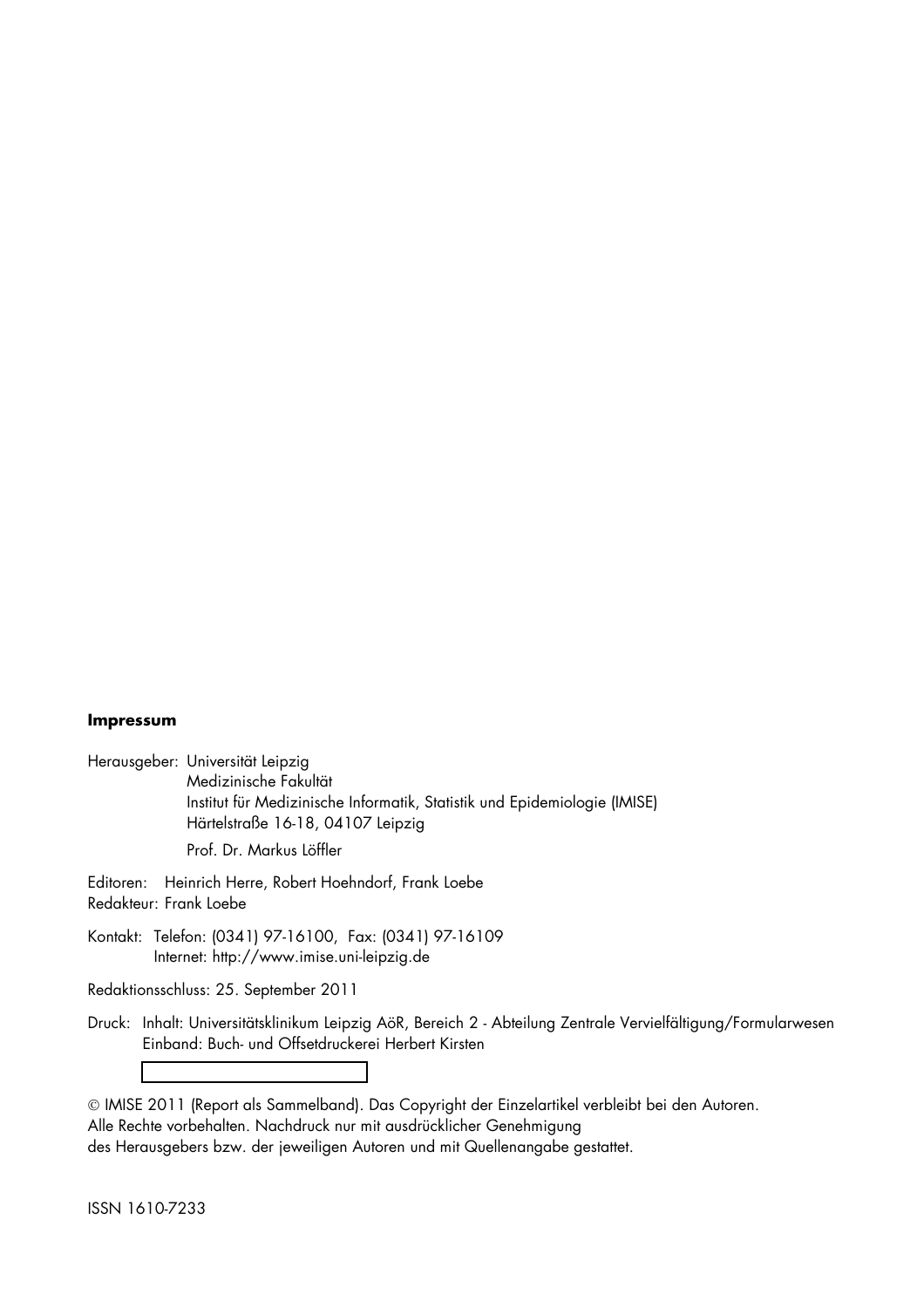**Proceedings of the**

**3rd WORKSHOP OF THE**

# **GI WORKGROUP qONTOLOGIES IN BIOMEDICINE AND LIFE SCIENCESr (OBML)**

**Berlin, Germany October 6-7, 2011**

Group Website: https://wiki.imise.uni-leipzig.de/Gruppen/OBML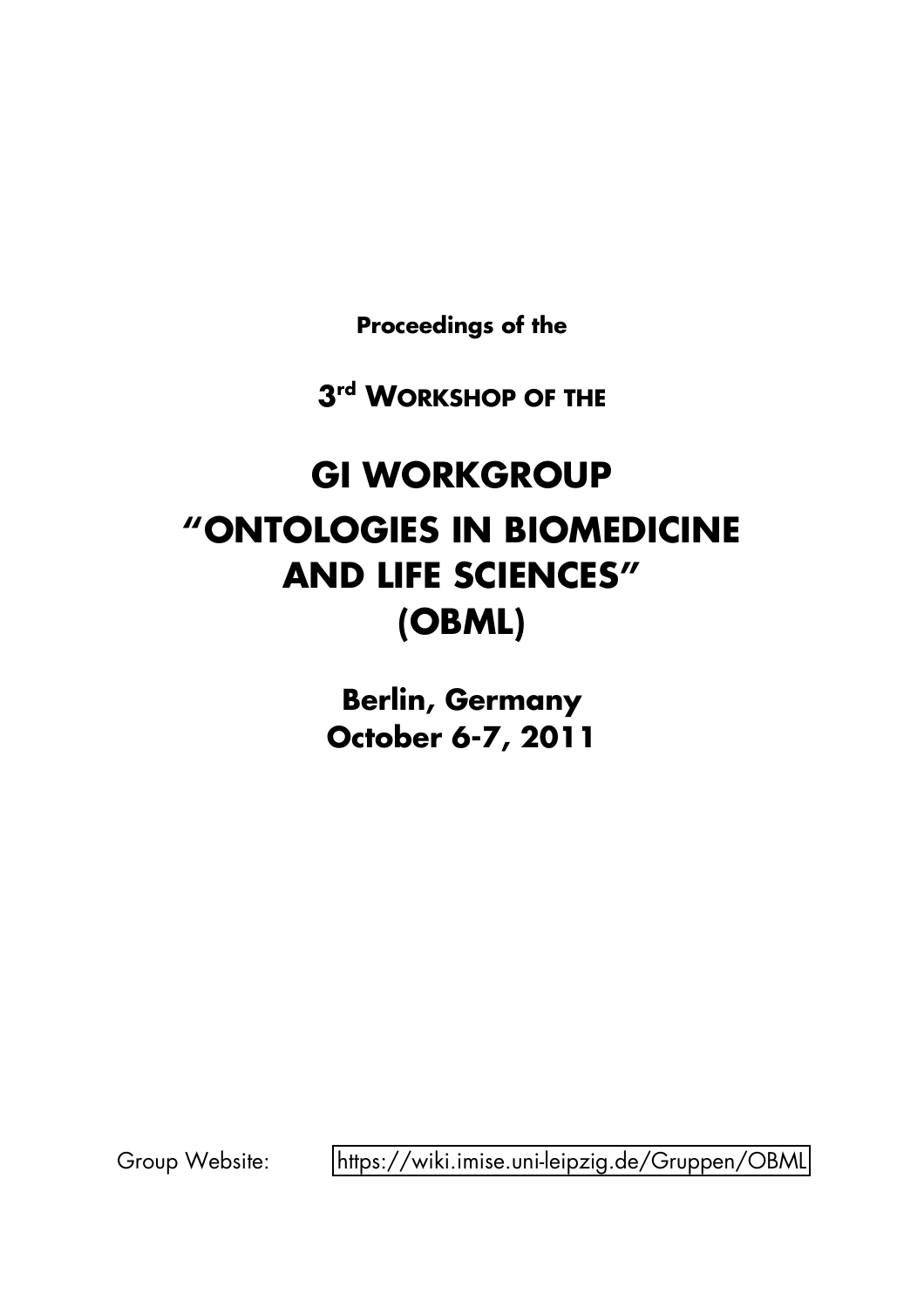# Organizers

| <b>Heinrich Herre</b><br>(coordinator)<br>Robert Hoehndorf<br>Frank Loebe                                                                                                                                                                                                                                                      | University of Leipzig<br>University of Cambridge, UK<br>University of Leipzig                                                                                                                                                                                                                                                                                                                                                                                                                                                                           |  |  |  |  |
|--------------------------------------------------------------------------------------------------------------------------------------------------------------------------------------------------------------------------------------------------------------------------------------------------------------------------------|---------------------------------------------------------------------------------------------------------------------------------------------------------------------------------------------------------------------------------------------------------------------------------------------------------------------------------------------------------------------------------------------------------------------------------------------------------------------------------------------------------------------------------------------------------|--|--|--|--|
| Local Organizer                                                                                                                                                                                                                                                                                                                |                                                                                                                                                                                                                                                                                                                                                                                                                                                                                                                                                         |  |  |  |  |
| Peter Robinson                                                                                                                                                                                                                                                                                                                 | Charité Berlin                                                                                                                                                                                                                                                                                                                                                                                                                                                                                                                                          |  |  |  |  |
| <b>Keynote Speakers</b>                                                                                                                                                                                                                                                                                                        |                                                                                                                                                                                                                                                                                                                                                                                                                                                                                                                                                         |  |  |  |  |
| Dietrich Rebholz-Schuhmann<br>Peter Robinson                                                                                                                                                                                                                                                                                   | European Bioinformatics Institute, Cambridge, UK<br>Charité Berlin                                                                                                                                                                                                                                                                                                                                                                                                                                                                                      |  |  |  |  |
| <b>Program Committee</b>                                                                                                                                                                                                                                                                                                       |                                                                                                                                                                                                                                                                                                                                                                                                                                                                                                                                                         |  |  |  |  |
| Robert Hoehndorf<br>(chair)<br>Sören Auer<br>Franz Baader<br><b>Martin Boeker</b><br>Patryk Burek<br><b>Fred Freitas</b><br>Georgios V. Gkoutos<br>Giancarlo Guizzardi<br><b>Heinrich Herre</b><br>Josef Ingenerf<br>Ludger Jansen<br>Janet Kelso<br><b>Toralf Kirsten</b><br>Frank Loebe<br>Axel Ngonga-Ngomo<br>Roberto Poli | University of Cambridge, UK<br>University of Leipzig<br><b>Technical University Dresden</b><br><b>University Medical Center Freiburg</b><br>University of Leipzig<br>Federal University of Pernambuco, Recife, Brazil<br>University of Cambridge, UK<br>Federal University of Espirito Santo, Brazil<br>University of Leipzig<br>University of Lübeck<br>University of Rostock<br>Max Planck Institute for Evolutionary Anthropology, Leipzig<br>University of Leipzig<br>University of Leipzig<br>University of Leipzig<br>University of Trento, Italy |  |  |  |  |
| Dietrich Rebholz-Schuhmann<br>Peter Robinson                                                                                                                                                                                                                                                                                   | European Bioinformatics Institute, Cambridge, UK<br>Charité Berlin                                                                                                                                                                                                                                                                                                                                                                                                                                                                                      |  |  |  |  |

Michael Schröder Technical University Dresden Stefan Schulz Medical University of Graz, Austria

Anika Oellrich **European Bioinformatics Institute, Cambridge, UK** 

Luca Toldo Merck KGaA

Additional Reviewer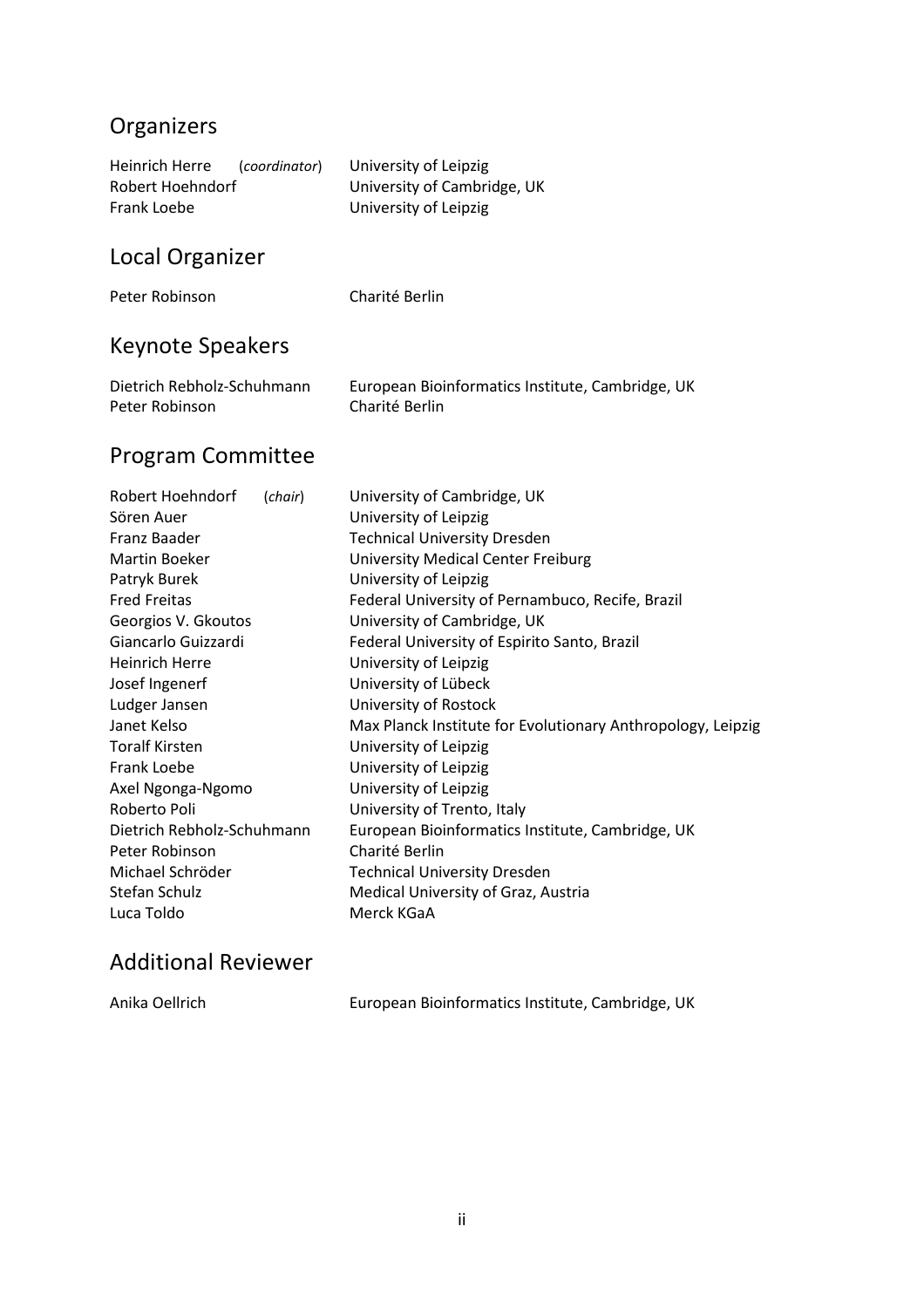## Authors

Georgios V. Gkoutos University of Cambridge, UK Niels Grewe **University of Rostock** Heinrich Herre University of Leipzig Robert Hoehndorf University of Cambridge, UK Ludger Jansen View University of Rostock Oliver Kutz **University of Bremen** Frank Loebe University of Leipzig Johannes Röhl Vniversity of Rostock Frank Stumpf View University of Leipzig

Maurício Almeida Federal University of Minas Gerais, Brazil André Andrade Federal University of Minas Gerais, Brazil Martin Boeker **University Medical Center Freiburg** Cristine Bonfim Joaquim Nabuco Foundation, Recife, Brazil Roberta Fernandes Federal University of Pernambuco, Recife, Brazil Fred Freitas Federal University of Pernambuco, Recife, Brazil Zulma Medeiros Federal University of Pernambuco, Recife, Brazil Anika Oellrich **European Bioinformatics Institute, Cambridge, UK** Djamila Raufie **National Center Center Freiburg** University Medical Center Freiburg Dietrich Rebholz-Schuhmann European Bioinformatics Institute, Cambridge, UK Norbert Reinsch **Leibniz Institute for Farm Animal Biology, Dummerstorf** Filipe Santana Federal University of Pernambuco, Recife, Brazil Daniel Schober University Medical Center Freiburg Stefan Schulz Medical University of Graz, Austria Aleksandra Sojic **European School of Molecular Medicine, Milan, Italy** Vojtech Svatek **University of Economics, Prague, Czech Republic** Silke Trißl **Eighniz Institute for Farm Animal Biology, Dummerstorf** Ilinca Tudose **Verwere University Medical Center Freiburg**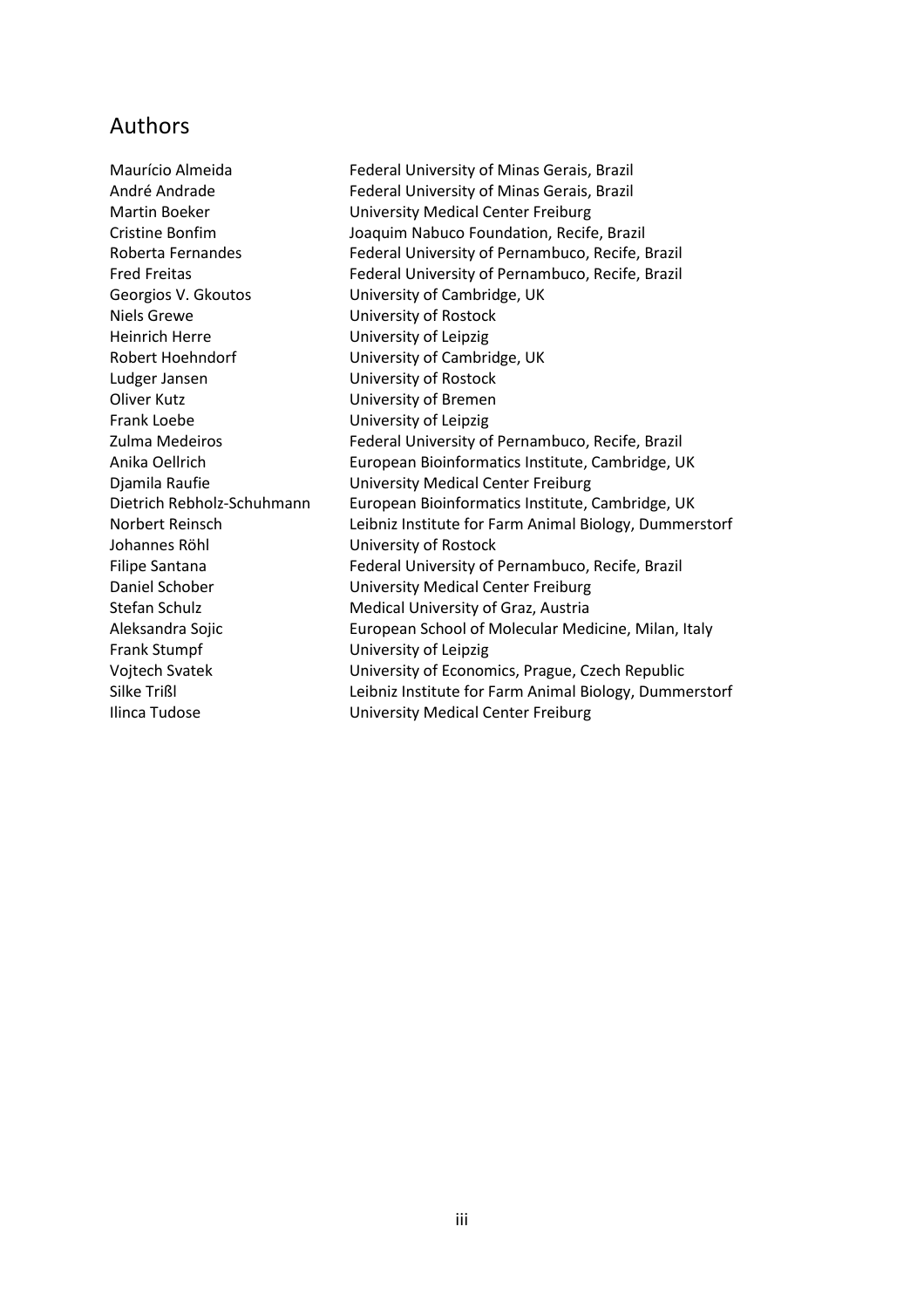# Information, reality and epistemology: an ontological take

Maurício Almeida\* and André Andrade

School of Information Science - Federal University of Minas Gerais - Brazil

## **ABSTRACT**

Medical records are crucial resources for the whole healthcare practice. The amount and complexity of information they bear require the use of automation. In this paper we present a framework to represent information recorded in medical records, drawing on Popper three worlds theory. Then, we test such a framework by using a description of a real clinical case. Finally, we offer recommendations of how data can be properly arranged in order to incorporate assorted representations like ontologies, information models and reasoning rules.

### **INTRODUCTION**  $\blacktriangleleft$

The medical record is a complex document employed for several purposes in the healthcare realm. Proper documentation of medical encounters is an important task of a physician's activity. Medical records have a myriad of uses in healthcare processes, such as [11]:

- to support patient care: to remind staff of and communicate information, to help in organizing the care process (e.g. care information used in process coordination, clinical decision making, patient demographics);
- to fulfill external obligations: legal requirements, accreditation, reimbursement regulations (e.g. procedure coding), order documentation (e.g. exams, medication), and events (including adverse events, surgeries, sample collections):
- to support administration: in planning, controlling, and refunding the health care institution's services (e.g. medication and medical materials used, equipment use, procedure coding, diagnostic coding, name of professionals):
- to support quality management: by enabling critical assessment and systematic monitoring of processes (e.g. clinical outcomes);
- to support scientific research: by enabling patient selection and statistical analysis (e.g. possibly relevant clinical information, not yet used in clinical reasoning, according to research protocols):
- to support clinical education: by providing information for critical review and case examples (e.g. contextual information about consultation setting).

As a consequence of those multiple uses, medical information is a mix of facts, impressions, measurements, rules, and knowledge recording. A classification of kinds of information is required for automatic processing by computers, as well for system interoperability.

Formal ontology allows robust reasoning, but restricts representation to reality entities. Non-realist information (called here "epistemological information") [5] comprises some representations of symptoms, since there is no way to ascertain the truth value of these assertions: "Neither signs nor symptoms form a natural kind, but are rather composite classes – fiat collections of bodily features delineated by certain socially established cognitive practices on the parts of clinicians and patients" [20].

In order to integrate realist and epistemological oriented information, one must clearly define what such kinds of information mean in medical records, why they are important and which sort of automatic operations they should support. Moreover, a clear separation between, on one side, the entities in reality, and on the other side, the information about them, makes easier the understanding of medical records, allowing different logical operations and the use for different purposes.

The goal of the present paper is to explore better approaches to represent information registered in medical records, taking advantage of the best characteristics of well-known techniques. In seeking such goal, we rely on philosophical grounds in order to create a framework of analysis. Then, we test the framework against a sample of medical records distinguishing within it: i) references concerning real entities; ii) reference concerning epistemological entities; iii) other kinds of information contained in the record that are relevant to the clinical practice. Finally, we offer a proposal of a general arrangement encompassing all those representations into information systems.

### $\overline{2}$ **METHODOLOGY**

In order to reach better possibilities of medical record representation, we need to organize the kinds of information they enclose. We here take advantage of well-known techniques for dealing with medical information, like ontologies and information models. The methodology is composed by the following steps.

First, we develop a framework of analysis, which draws on inputs from philosophy, particularly, from Karl Popper's

<sup>\*</sup> To whom correspondence must be addressed.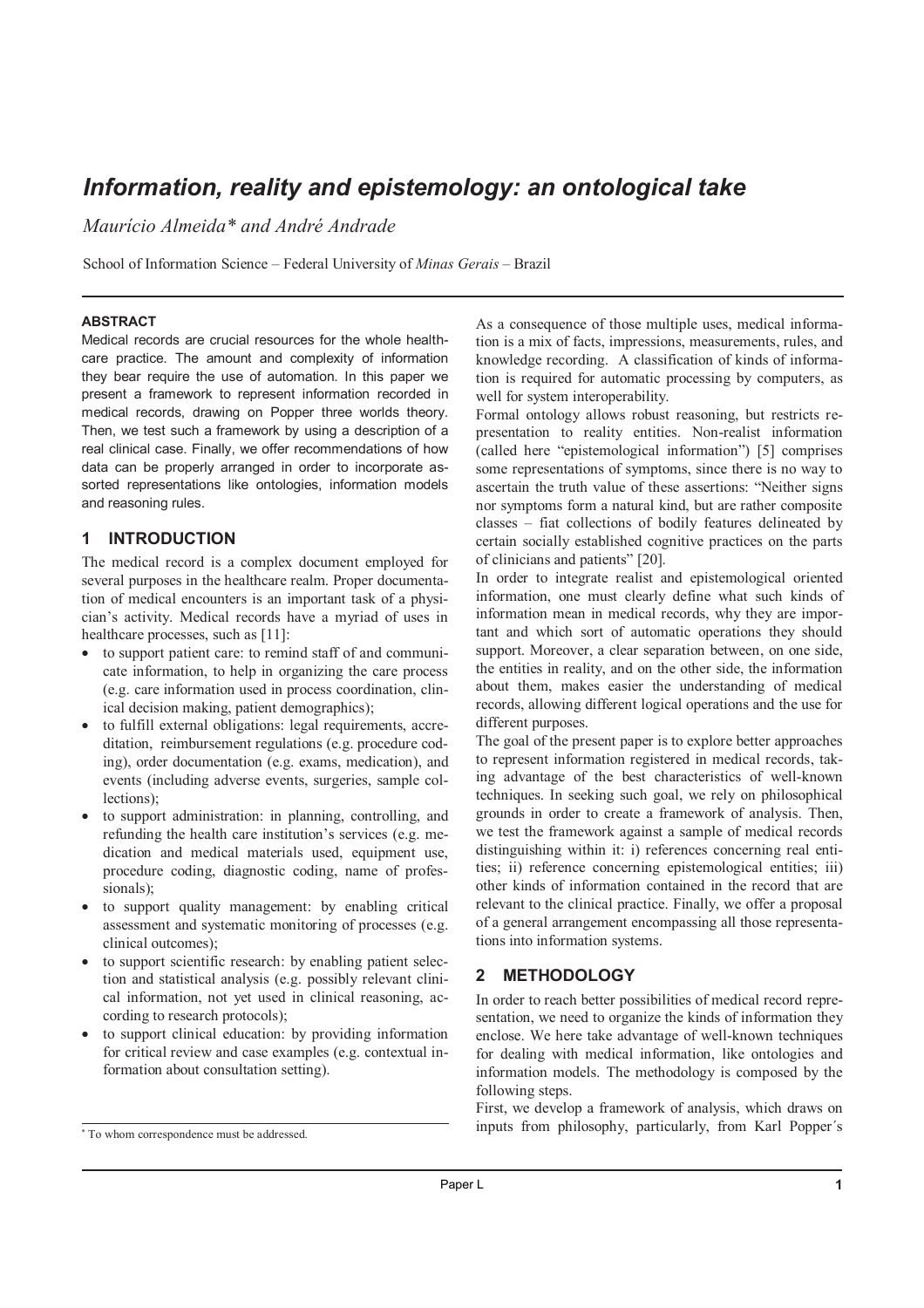three worlds and its usefulness in health information science [3]. We also consider recent researches on the medical ontologies, namely, the Basic Formal Ontology (BFO) [10] the Ontology of General Medical Science (OGMS) [20] and the Information Artifact Ontology (IAO) [12]. Despite empirical evidences suggesting the feasibility of such approaches, different views can be found in the literature [13, 17]. In addition, we take into account other significant advances in binding realist ontologies and information models. As second step, we test such framework over a complex clinical history developed by The New England Journal of Medicine. We choose that source for didactic reasons, benefiting from the journal's academic focus, which summarizes clinically useful information. Everything represented in the summary is important to physicians and therefore all entities are considered in our scope of computer processable information. The record was analyzed with the aim of identifying underlying propositions.

In order to identify propositions, a domain expert transcribed the records in sentential fragments that make sense for him. The domain expert was asked to identify the reason for recording those entities and the information that is being conveyed by the representation. The transcription draws upon principles of logic and controlled languages [8, 9]. which allowed identification of entities recorded in natural language, outside the particular context in which the event took place [23]. In addition, on the classification side, we use the rationale underpinning OGMS. On the logical side, we took in account that some natural language parts of speech do not have room in logical statements. Even though this is a well-known fact, for example with respect to an adverb, the very same one may be relevant to characterize a clinical situation.

Finally, we took apart the found according to their suitability to each approach. Thus, we organize the information of the medical record in four kinds, which are so employed to recommend both a data arrangement and a scenario of collaboration among different representations.

#### **FRAMEWORK OF ANALYSIS**  $\mathbf{R}$

There is no consensus about the best way to represent the myriad of situations that occurs during a medical encounter. A useful approach relating reality, cognition and representations was proposed by Popper in his theory of three worlds [15]. Those worlds are described as follows:

World 1: the physical world;

World 2: the world of mental states;

World 3: the world of contents of thought.

Within those three worlds, objects are real on their own and each one can modify each other. One example is the learning of a new language, which is a modification of World 2 (the process of learning) by a World 3 entity (language itself). Popper's theories receive critics [3], but also favorable claims in which it is considered a useful model to understand epistemic information [1]. Accordingly, one can find additions and improvements of the Popper's views, which propose additional sub-divisions into the original layers [4, 14]. A complete discussion of such a theory is, though, beyond the goals of this paper.

Then, we propose a framework of analysis as depicted in Fig. 1, which was created to organize information according the best possibility of representation.



Figure 1 – Framework use for analysis

In this framework, everything begins at level of cognitive representations when a physician observes the reality at the patient side (arrow 1). Each of these entities are filtered by cognition and represented by 2 artifacts (arrow 2). Ontological entities (entity O) are analyzed according to strict philosophical tenets, and are based on reality itself rather than mental representations of a physician. Examples of ontological entities are cells, anatomical features and chemical substances. Information model entities (entity M) stand for cognitive representations of reality, and may include entities without a referent in reality. Examples of these include "severity" of pain and a "feeling well" sensation. Then, the physician creates a record (entity I) to register those representations according to his practical and theoretical knowledge (arrow 3). Constantly, other physicians can interpret records and reality (arrow 4), resulting in new cognitive representations. Finally, the physicians involved in healthcare make judgments, and process past and current information. Some of this processing of information (arrow 5) follows medical training rules, which determine the likelihood of a diagnosis, the correct interpretation of a exam result, to mention but a few. The representation of this process of reasoning is also required for care continuation, a complementary part of the record (entity R). Examples of this include rules to interpret lab data, as hemoglobin level  $\leq$ 12 g/dl means "low hemoglobin level"; and relevant nega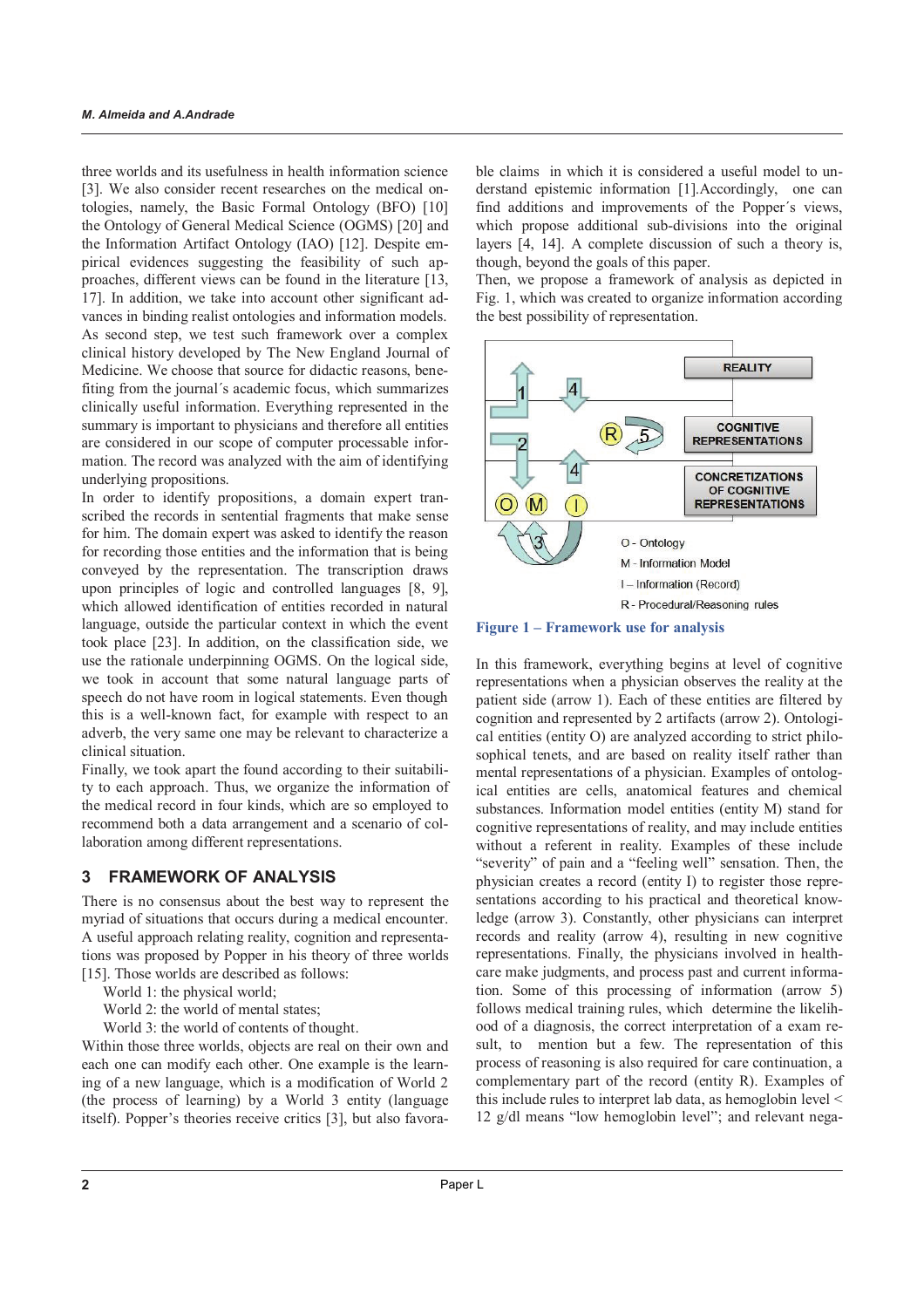tive information such as "lack of bowel alteration during episodes".

Our approach to the model is rather more pragmatic  $-$  our goal here is to establish a methodology to distinguish real entities from epistemological entities represented as information entities in the World 3. Within the framework created we recognize at least four kinds of information to be separated according to their suitability for information systems:

- Data that represent aspects of the reality;
- Data that represent useful constructs for the medical practice not empirically verifiable;
- Data that represent observations about the reality, not reality itself;
- Data that represent observations about the physician understanding of the clinical situation, not about reality.

Under this model, we still contend to the fact that neither representations of the reality nor representations of thought processes are interpreted in the same way by two people. However, allowing manipulation of the World 3 entities is fundamental for the development of new features in medical systems, such as decision support, inferences and information classification, and discovery.

## **TEST OF THE FRAMEWORK**  $\blacktriangle$

We here make a preliminary test of the framework by analyzing individual information entities contained in medical records. Figure 2 depicts a small extract of the clinical case available at http://www.nejm.org/multimedia/interactivemedical-case [19]. Once we obtain a sentential fragment from a domain expert evaluation, we thus isolate what could be represented in realism-based ontologies following the rationale of OGMS, BFO and AIO. After that, we arrange other information according to kinds mentioned in section 3. The final results systematize the information contained in a medical record in keeping with the information system that it is suitable for.

"An 88-year-old woman presented to the emergency room with confusion. She began having transient episodes of confusion, dizziness, tremors and anxiety a year earlier. These episodes were unpredictable, lasting for minutes and then abating spontaneously, and had been increasing in frequency since they began. The patient felt well between episodes and reported no abnormal sensation, change in weight, or relation of symptoms to meals, fasting or physical activity."

Figure 2 – Extract of the medical history

In what follows, we present samples of data obtained from the medical record and classified according to kinds proposed in section 3. Fig. 3, 4, 5 and 6 depict such samples.

| Data representing aspects of the reality               |  |  |  |  |  |
|--------------------------------------------------------|--|--|--|--|--|
| Physician (BFO Role)                                   |  |  |  |  |  |
| Woman (BFO - Object)                                   |  |  |  |  |  |
| 88 years-old (BFO Quality)                             |  |  |  |  |  |
| Patient report (AOI Information Content Entity)        |  |  |  |  |  |
| Confusion, dizziness, tremor (OGMS symptom)            |  |  |  |  |  |
| Duration of episodes (BFO temporal region)             |  |  |  |  |  |
| Time between episodes (BFO temporal region)            |  |  |  |  |  |
| Change in weight (OGMS symptom)                        |  |  |  |  |  |
| Aspirin (BFO continuant)                               |  |  |  |  |  |
| Aspirin taken daily (AIO rule)                         |  |  |  |  |  |
| Physical exam finding of that encounter (OGMS Physical |  |  |  |  |  |
| examination finding)                                   |  |  |  |  |  |
| Glucose (BFO Continuant)                               |  |  |  |  |  |
| Diagnosis of hypoglycemia (OGMS diagnosis)             |  |  |  |  |  |
| Insulinoma (BFO continuant)                            |  |  |  |  |  |
| Figure 2 Data samples realist high                     |  |  |  |  |  |

Figure 3 – Data sample: realist bias

| Data that represent useful constructs for the medical    |  |  |  |  |  |
|----------------------------------------------------------|--|--|--|--|--|
| practice                                                 |  |  |  |  |  |
| transient episodes of confusion, dizziness, tremors, and |  |  |  |  |  |
| anxiety a year earlier (each episode being correlated as |  |  |  |  |  |
| caused by a single entity)                               |  |  |  |  |  |
| No abnormal sensation                                    |  |  |  |  |  |
| episodes are unpredictable.                              |  |  |  |  |  |
| Confusion                                                |  |  |  |  |  |
| General: well appearing                                  |  |  |  |  |  |
| Chest: clear to auscultation                             |  |  |  |  |  |
| Abdomen: soft and nontender                              |  |  |  |  |  |
| Figure 4 – Data sample: data not empirically verifiable  |  |  |  |  |  |
|                                                          |  |  |  |  |  |

| Data that represents observations about the reality     |
|---------------------------------------------------------|
| Frequency of episodes                                   |
| Increase in the frequency of episodes                   |
| 36° of temperature                                      |
| 76 beats per minute                                     |
| 114/60 mmHg                                             |
| Glucose concentration                                   |
| Aspirin dosage                                          |
| $\mathbf{a}$ . The same $\mathbf{a}$<br>$\cdots$<br>. . |

Figure 5 – data sample: observation of the reality

| Data that represents observations about the physicians |  |  |  |  |  |  |  |  |  |
|--------------------------------------------------------|--|--|--|--|--|--|--|--|--|
| understanding                                          |  |  |  |  |  |  |  |  |  |
|                                                        |  |  |  |  |  |  |  |  |  |

Insulinoma causing hypoglycemia Relation symptoms vs. meals

Figure 6 - Data sample: observations of one's understanding, not reality itself

This data classification was based on both the levels of representation provided in section 2 and the explanation provided in section 3. From the empirical assessment by physicians, the categories suggested from Fig. 3 to Fig. 6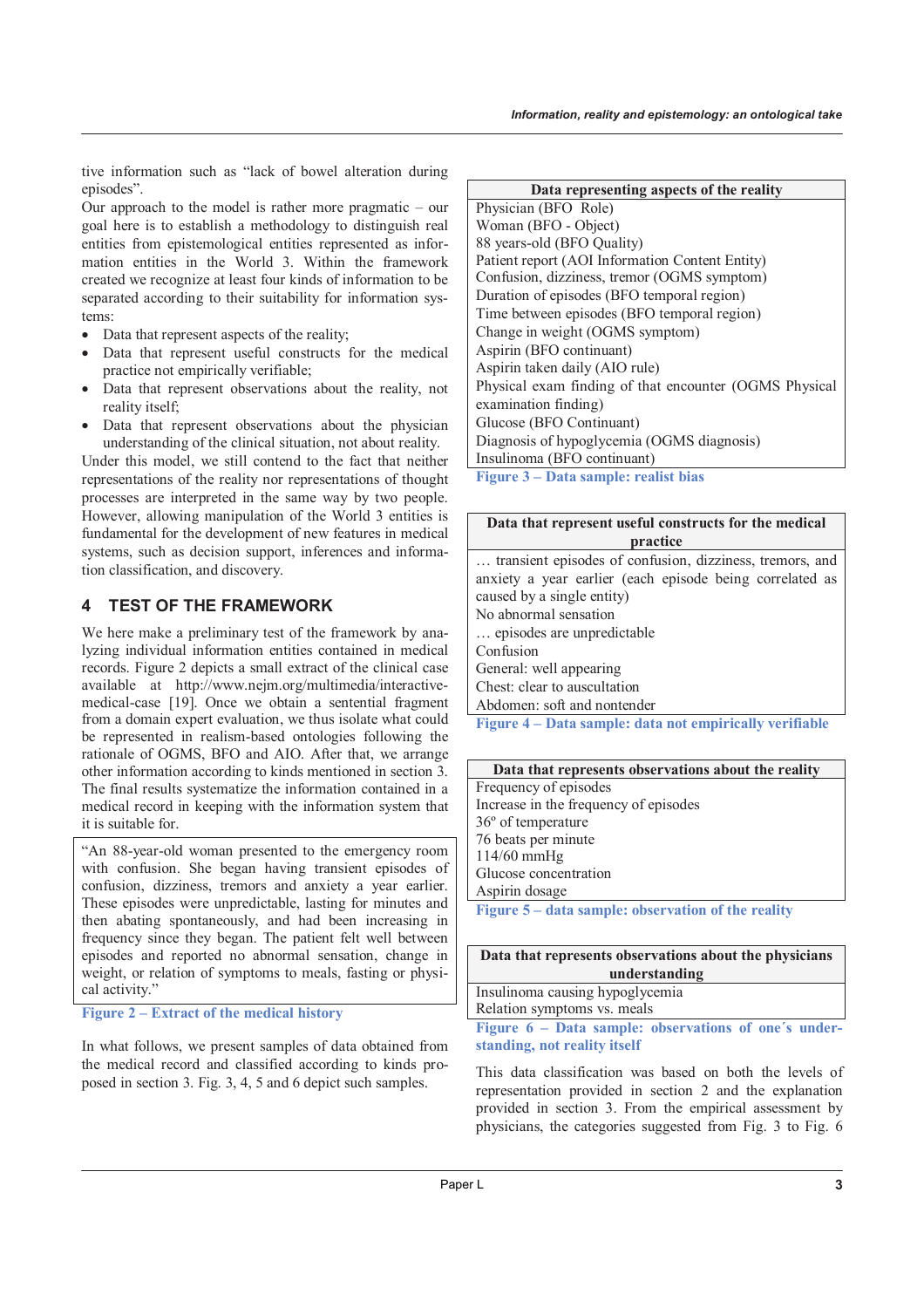were created. The relation between the proposed framework and the organization of data from medical records can be summarized as follows:

- "Data representing aspects of reality" (Fig. 3) were mapped from processes  $(1)$  and  $(2)$  to entities  $(0)$  $(Fig.1)$ ;
- "Data that represent useful constructs for the medical practice" (Fig.4) were mapped from the process  $(1)$  and  $(2)$  to entities  $(M)$  (Fig.1):
- "Data that represents observations about the reality" (Fig. 5) were mapped from process (3) to entities  $(I)$  (Fig.1);
- "Data that represents observations about the physicians understanding" (Fig. 6) were from processes  $(4)$  mapped to entities  $(R)$  (Fig.1).

According to the scenario developed so far, we propose a data arrangement to deal properly with all these kinds of data. The data could then be processed by the suitable system and the equivalent representation. The arrangement of data and a scenario of collaboration different systems are depicted in Fig.7:



Figure 7 – Final arrangement of medical data

#### 5 **DISCUSSION**

Medical practice is still heavily grounded in the study of signs and symptoms, which are interpreted by a physician in the search for a diagnosis about a clinical situation. Medical reasoning is a sum of different cognitive practices including induction, abduction and deduction [16]. As a written representation of a medical encounter, a medical record is closely related to medical reasoning practices and how a physician understands pathological process at that time. However, interpretation by computers and semantic interoperability [2] require explicit and shared definition of terms, in order that they can be manipulated without information loss. Our framework attempts make it possible by making clearer the

distinctions between reality, medical understanding and the recording of it, while maintaining the medical record as the main data source.

The first important distinction is the separation between information about reality and reality itself. In the context of medical practice, common mistakes have been found when there is no separation of information  $[6]$   $[22]$ . For example, a "cancelled surgery" is not a "surgery" which never existed, but a "plan" for a "surgery" which had the content modified". This strategy can be used to allow proper representation of non-existing entities in DL-logic, the most currently embraced family of logic, while maintaining consistency and coherence with realist ontologies tenets [21]. Also, we follow [18] in the description of clinical situations for a useful way of expressing modality, temporal status of symptoms, signs or diseases, and for representing the "subject of care" construct, which is very important for care processes reasons.

Even though one can consider such distinction trivial, we observe that medical systems are currently being developed world-wide without consider what "sort of data" is suitable to what "sort of system". We believe that the commitment to standards addresses only a small piece of the interoperability problem. Our belief is based on the observation that such interoperability problem is yet critical today, despite several standards that have been proposed throughout the years. Our arrangement is an attempt to explore other possibilities of representation for different kinds of systems, considering the real collaboration among them (Fig. 7).

With this arrangement proposal, we suggest that it is useful to distinguish what should and what shouldn't be rigorously represented as ontological entities. Our framework suggests that, while the medication (and the analyzed sample) and chemical entities (blood and glucose) are real entities, the results are in fact information about them (data items). For example, the blood glucose measurement refers to the glucose blood concentration at the exact moment of blood sample collection. It is, therefore, empirically verifiable. However, the value of the measurement does not refer to the existence of the enzyme in the real world, and the same entity in reality may be described using different measurement units, laboratory methods and confidence intervals. Besides, the information is analyzed using a sequence of pre-established thinking rules, according to clinical training. For example, in the clinical case present in section 4, the value 40 mg/dl is below normal values (80 mg/dl) and, therefore, suggests the diagnosis of hypoglycemia. It will be interpreted according to a reasoning rule, not according to the structure of reality itself, and is suitable to procedural operations instead of pure logical reasoning. The same reasoning principle holds for other kinds of rates (beats/minute, mg/kg). It is important to emphasize that these rules of interpretation (normality levels) are also based on historical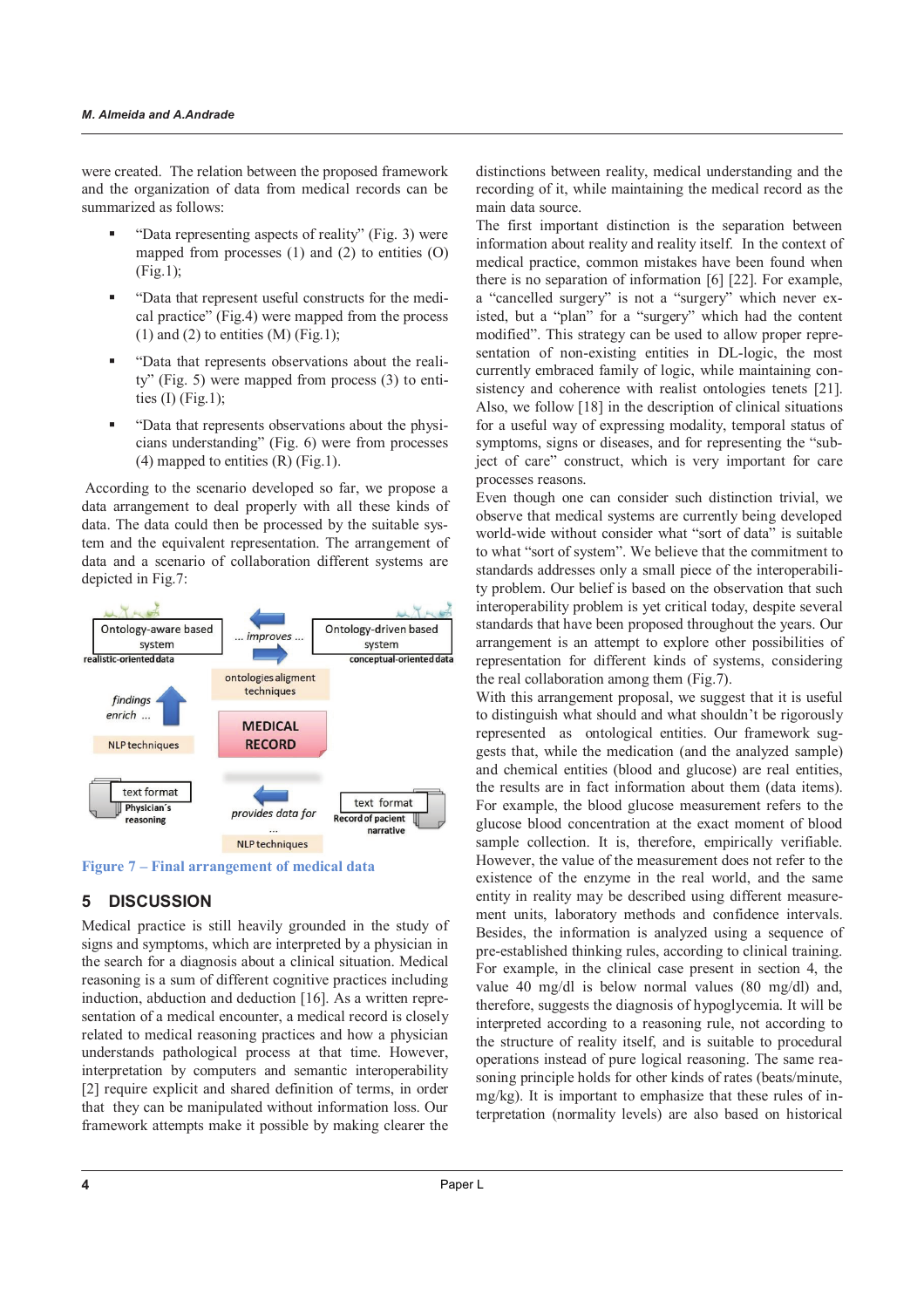events which had an almost arbitrary definition of normality [23], and may change at any time.

A pragmatic look at the medical record and the categories of our analysis has shown some aspects that current medical systems solve reasonably well using current relational databases, such as medication dosage and laboratory analysis results. Computerized Patient Order Entry (CPOE) systems are relatively widespread and have successfully replaced free-text orders, though actual improvements in healthcare processes haven't yet come to full extent [7].

Finally, one can argue about examples presented (section 4). For example, the entity "confusion" is exhibited both in data with realist bias (Fig. 3) and data not empirically verifiable (Fig. 4). However, the former represents a condition as reported by a patient; the latter represents a physician's perception of a patient condition. Also, in Fig. 3, one can claim that diagnosis is not exactly entity pertaining to reality. However, in our framework based in OGMS, a diagnosis is taken as a data record.

### **FINAL REMARKS** 6

In this paper, we present a distinction that includes the representation of entities referring to the physician's or the patient's understanding of a situation. Otherwise said, they represent reality as seen and interpreted by a human being, therefore not objective statements. In the focused record, we found many instances where this distinction is beneficial. We argue that, by separating entities as proposed, one is able to safely talk about the clinical case without harming the interoperability of the medical record. We also suggest an arrangement able to encompass these proposed kinds of data and related systems.

The presented approach is an attempt towards the clarification of critical aspects of data categories. Certainly, it needs more progress in order to have direct impact on the interoperability issue. As future work, we intend to create clear rules to divide kinds of information in a semi-automatic fashion. Then, it will be possible to test our approach against a greater sample. In seeking this, we aim to explore the best characteristics of different systems and data representations

## **REFERENCES**

- 1. Abbott, R. Subjectivity as a concern for information science: a Popperian perspective. Journal of Information Science, 30 (2). 95-106.
- $\mathcal{D}_{\mathcal{L}}$ Almeida, M.B., Souza, R.R. and Fonseca, F. Semantics in the Semantic Web: a critical evaluation. Knowledge Organization Journal.
- $3.$ Bawden, D. The three worlds of health information. Journal of Information Science, 28 (1). 51-62.
- $\overline{4}$ . Bhaskar, R. A Realist Theory of Science. Harvester Press, Sussex, 1978.
- $\overline{5}$ Bodenreider, O., Smith, B. and Burgun, A., The Ontology-Epistemology Divide:A Case Study in Medical Terminology. in  $3^{rd}$  Conference on Formal Ontology in Information Systems, (Turin,  $2004$
- 6 Brinkman, R.R., Courtot, M., Derom, D., Fostel, J.M., He, Y., Lord, P., Malone, J., Parkinson, H., Peters, B., Rocca-Serra, P., Ruttenberg, A., Sansone, S.A., Soldatova, L.N., Stoeckert, C.J., Jr., Turner, J.A. and Zheng, J. Modeling biomedical experimental processes with OBI. J Biomed Semantics,  $I$  Suppl  $I$  (22). S7.
- $7<sub>1</sub>$ Eslami, S., de Keizer, N.F. and Abu-Hanna, A. The impact of computerized physician medication order entry in hospitalized patients--a systematic review. Int J Med Inform, 77 (6). 365-376.
- Fuchs, N.E., Hofler, S., Kaljurand, K., Rinaldi, F. 8. and Schneider, G. Attempto controlled english: A knowledge representation language readable by humans and machines. Reasoning Web, 3564. 213-250.
- 9. Fuchs, N.E., Schwertel, U. and Torge, S. A Natural Language Front-End to Automatic Verification and Validation of Specifications. LMU München. 1999
- $10<sup>1</sup>$ Grenon, P., Smith, B. and Goldberg, L. Biodynamic ontology: applying BFO in the biomedical domain. Stud Health Technol Inform, 102. 20-38.
- Haux, R., Knaup, P. and Leiner, F. On educating 11. about medical data management - The other side of the electronic health record. Methods of Information in Medicine, 46 (1). 74-79.
- $12.$ IAO, 2011. Information Artifact Ontology. http://code.google.com/p/information-artifactontology/
- 13. Merrill, G.H. Ontological realism: Methodology or misdirection? Applied Ontology, 5.79-108.
- $14$ Niiniluoto, I. Critical scientific realism. Oxford University Press, New York, 1999.
- $15$ Popper, K.R. and Eccles, J.C. The Self and Its Brain: An Argument for Interactionism. Routledge, 1977.
- 16. Pottier, P. and Planchon, B. Description of the mental processes occurring during clinical reasoning. Revue De Medecine Interne, 32 (6). 383-390.
- 17. Rector, A. Knowledge Driven Software and "Fractal Tailoring": Ontologies in development environments for clinical systems Proceeding of the 2010 conference on Formal Ontology in Information Systems: Proceedings of the Sixth International Conference (FOIS 2010), IOS Press, Toronto, Canada, 2010.
- Rector, A.L. and Brandt, S. Why Do It the Hard 18. Way? The Case for an Expressive Description Log-